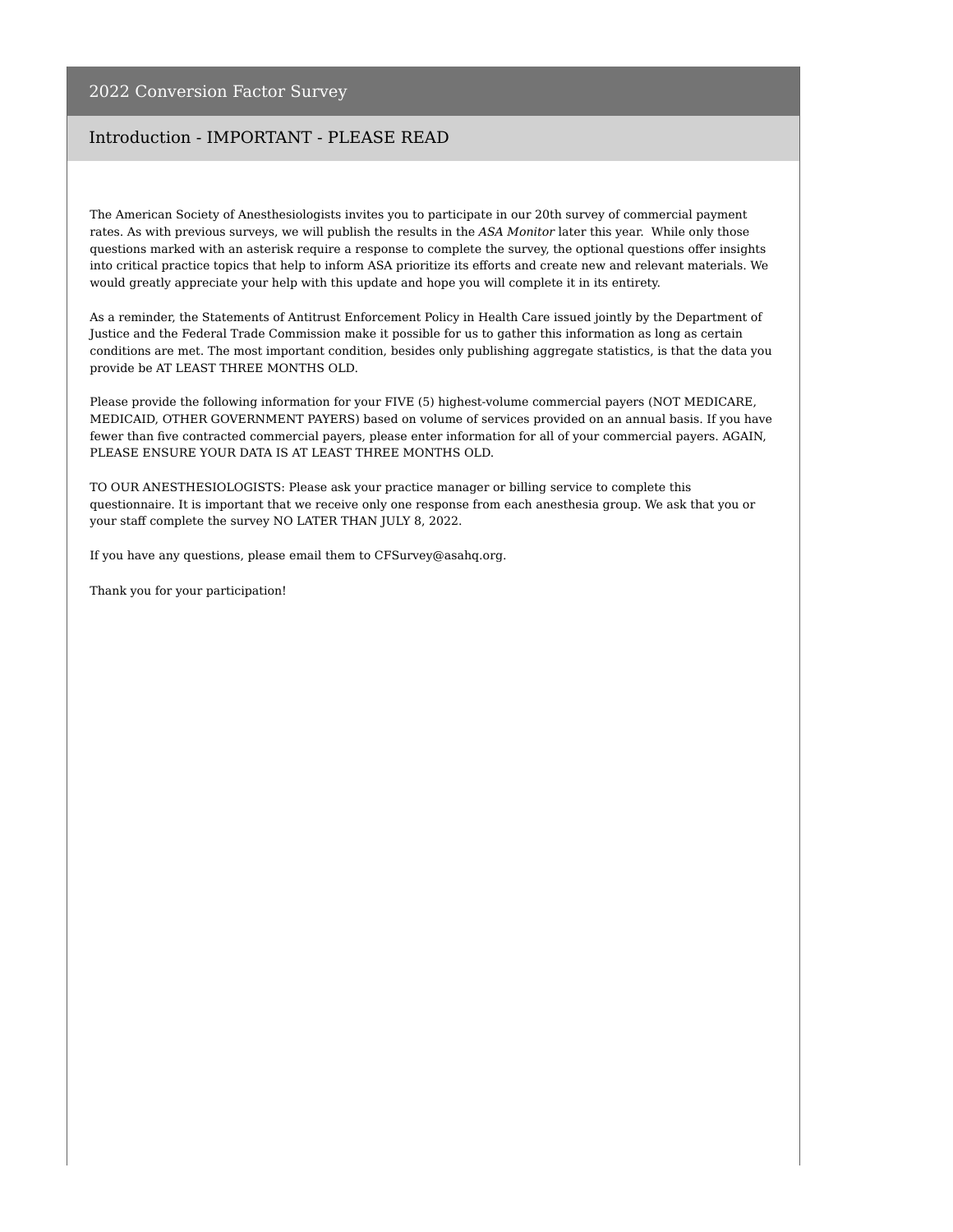- \* 1. Do you have a contract with at least one commercial payer?
	- Yes
	- $\bigcirc$  No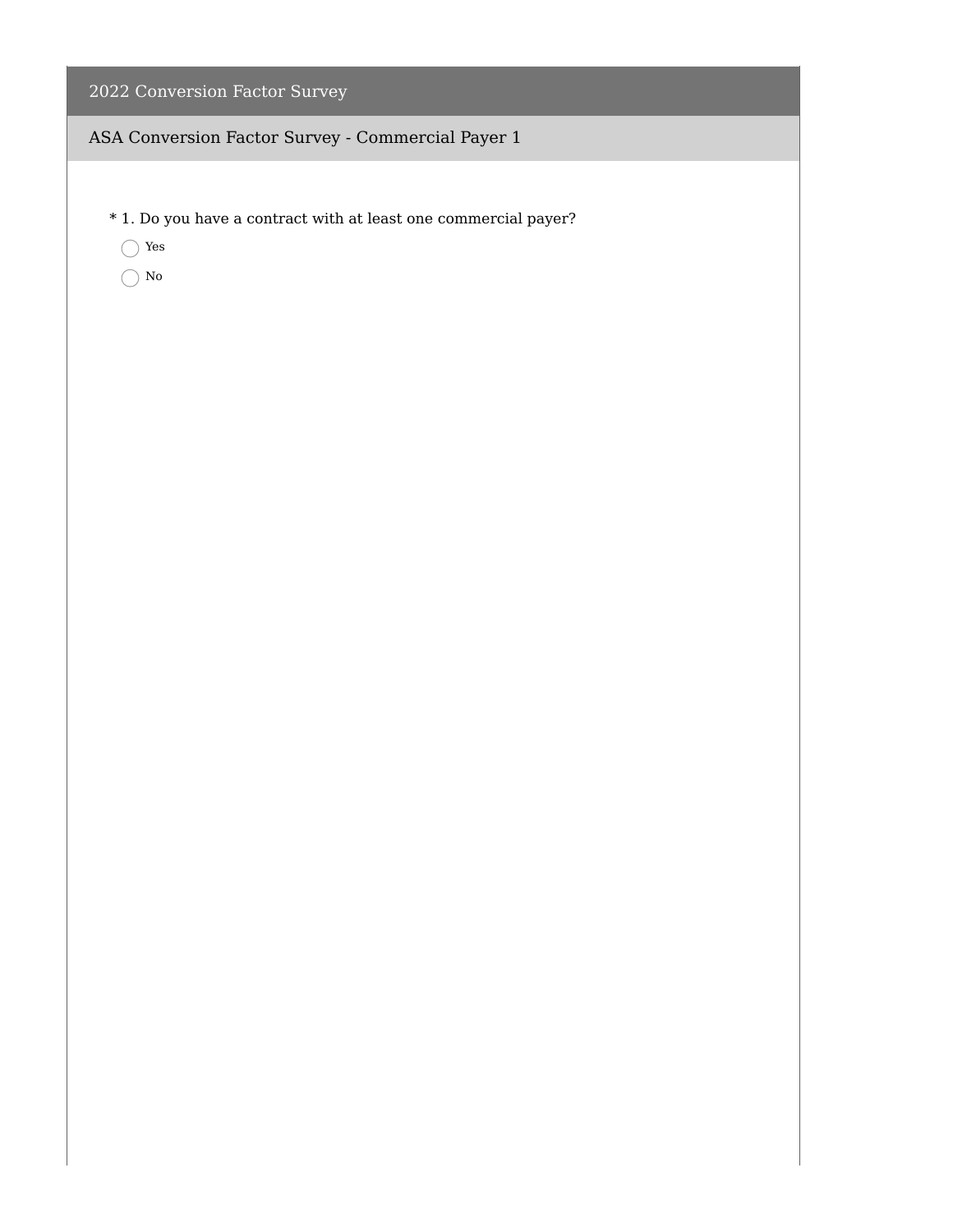ASA Conversion Factor Survey - Commercial Payer 1

\* 2. Please indicate the Minutes per Unit used by the commercial payer with whom you receive the greatest percentage of your managed care business (i.e., private payers, not governmental payers). We will identify this payer as "Commercial Payer 1".

10 minutes

12 minutes

15 minutes

Other (please specify)

\* 3. Please enter your contracted (not paid) conversion factor (rate per unit) for Commercial Payer 1.

4. For Commercial Payer 1, due to the implementation of 5010 standards, has your contract changed to fractional units?

Yes

No

\* 5. When calculating a payment amount, please indicate how Commercial Payer 1 determines the number of time units as based on time reported in actual minutes:

 $\bigcap$  Rounds up to the next whole unit

 $\bigcap$  Rounds down to the nearest whole unit

Payment determined by actual time with fractional units

 $\bigcap$  Other (please specify)

\* 6. Please enter the percentage that Commercial Payer 1 represents of your total units billed, where "total" includes Medicare, Medicaid and other governmental payers as well as your commercial payers (please enter number only with no percentage sign):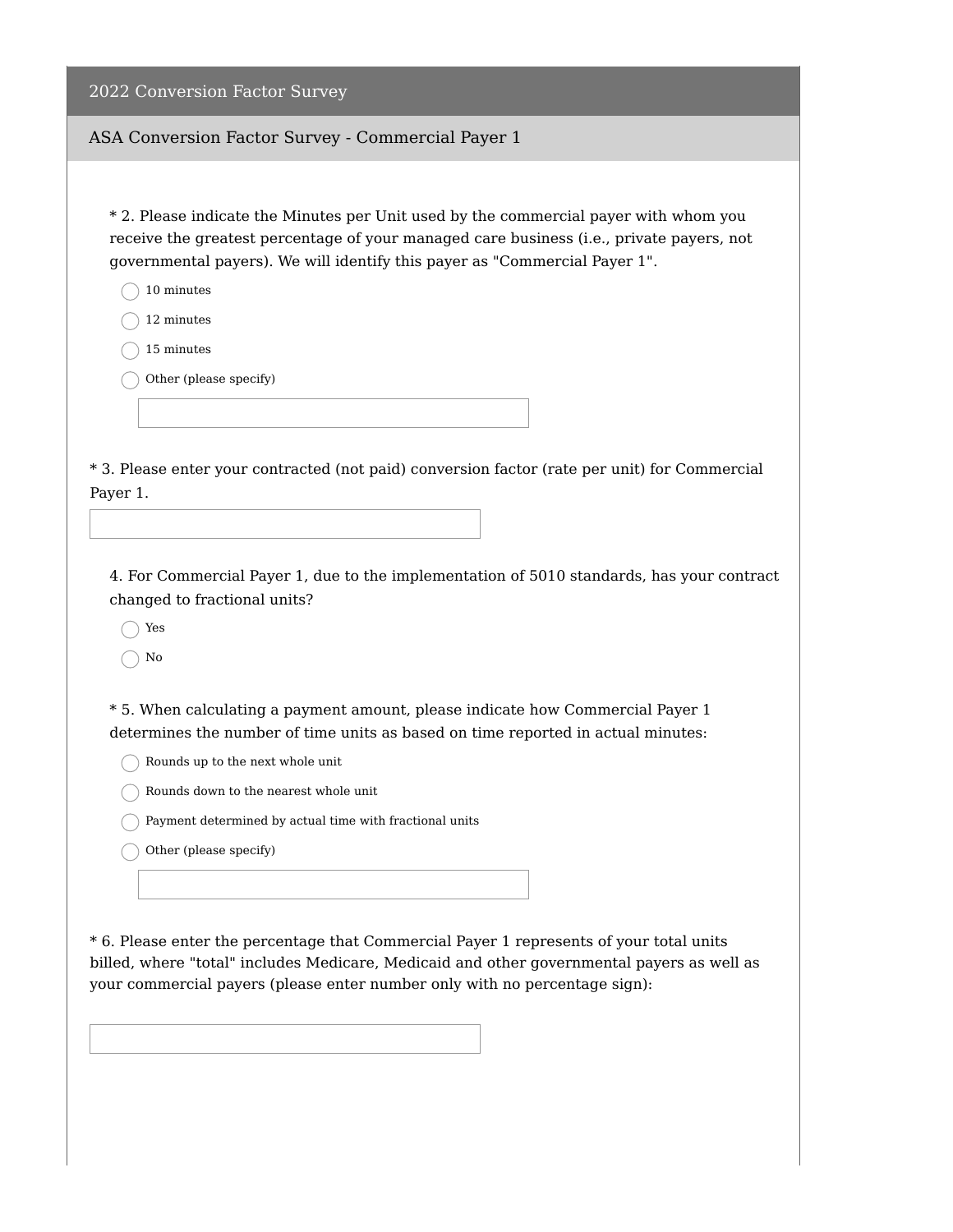7. Does Commercial Payer 1 pay physical status modifiers?

Yes

 $\bigcap$  No

8. Does Commercial Payer 1 pay additional units for qualifying circumstances (i.e., CPT Codes 99100, 99116, 99135, 99140)?

Yes

 $\bigcap$  No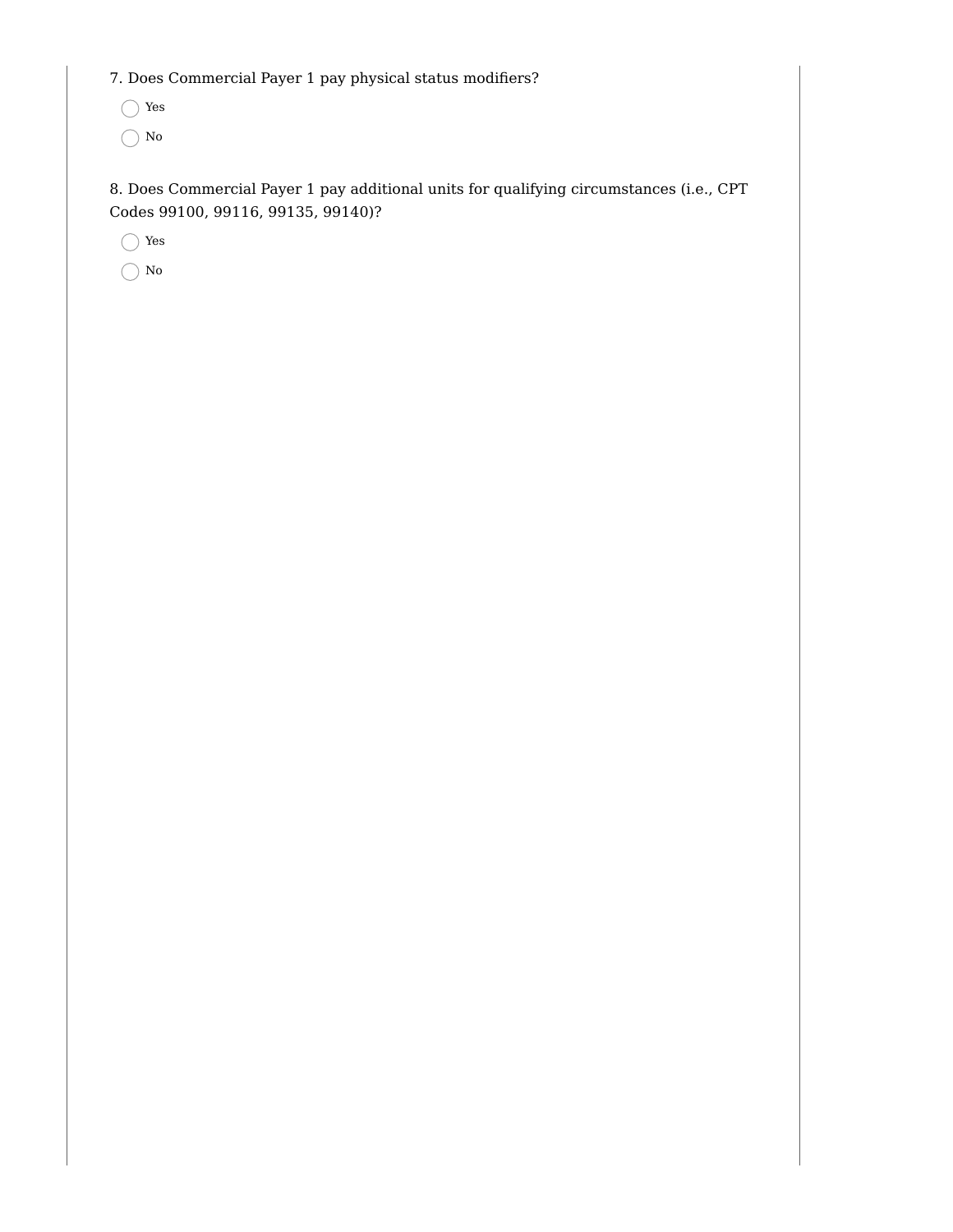- \* 9. Do you have a contract with at least two commercial payers?
	- Yes
	- $\bigcirc$  No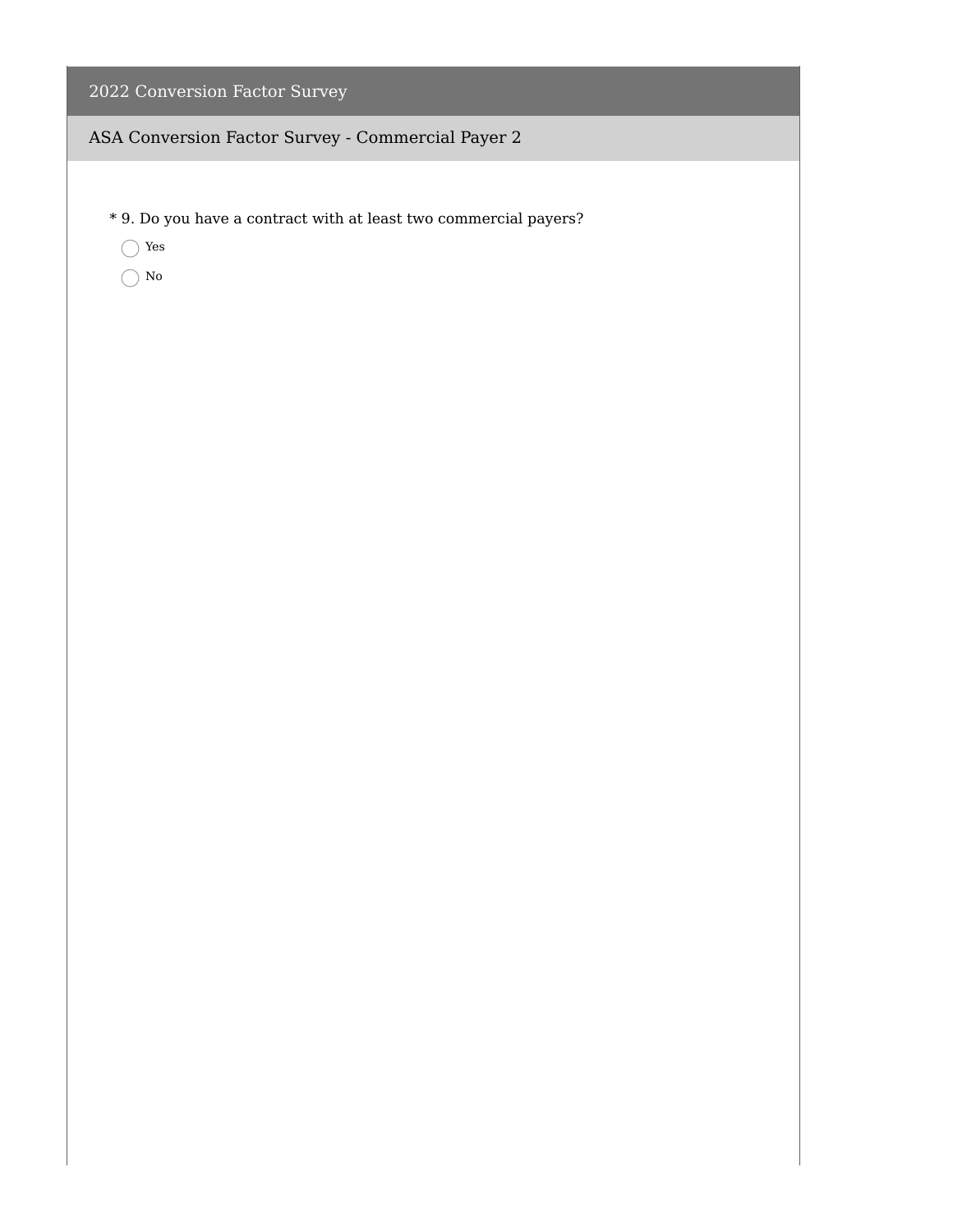| 2022 Conversion Factor Survey |  |
|-------------------------------|--|
|                               |  |

#### ASA Conversion Factor Survey - Commercial Payer 2

\* 10. Please indicate the Minutes per Unit used by the commercial payer with whom you receive the second highest percentage of your managed care business (i.e., private payers, not governmental payers). We will identify this payer as "Commercial Payer 2".

- 10 minutes
- 12 minutes
- 15 minutes
- Other (please specify)

\* 11. Please enter your contracted (not paid) conversion factor (rate per unit) for Commercial Payer 2.

12. For Commercial Payer 2, due to the implementation of 5010 standards, has your contract changed to fractional units?

Yes

No

\* 13. When calculating a payment amount, please indicate how Commercial Payer 2 determines the number of time units as based on time reported in actual minutes:

 $\bigcap$  Rounds up to the next whole unit

 $\bigcap$  Rounds down to the nearest whole unit

Payment determined by actual time with fractional units

 $\bigcap$  Other (please specify)

\* 14. Please enter the percentage that Commercial Payer 2 represents of your total units billed, where "total" includes Medicare, Medicaid and other governmental payers as well as your commercial payers (please enter number only with no percentage sign):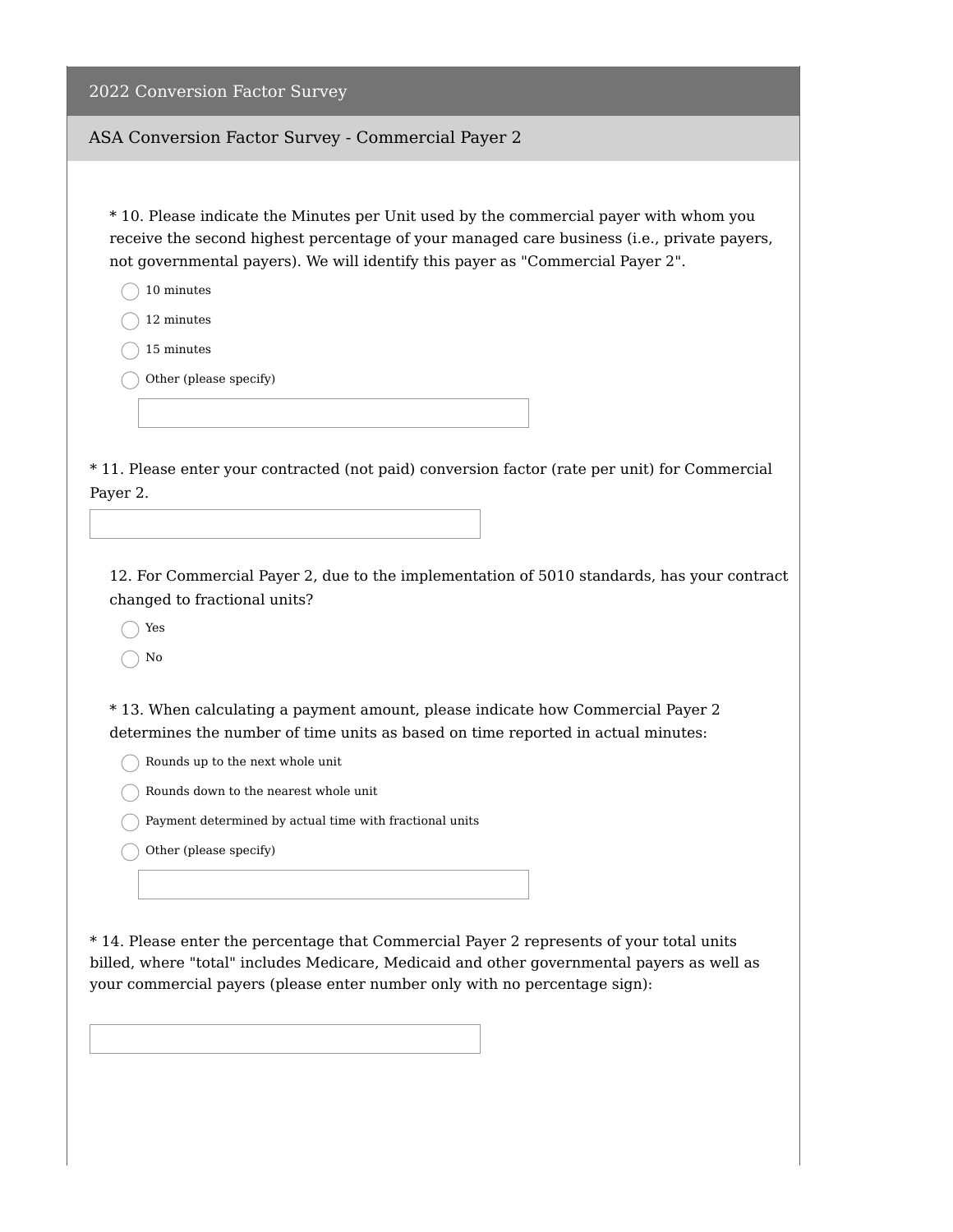15. Does Commercial Payer 2 pay physical status modifiers?

Yes

 $\bigcap$  No

16. Does Commercial Payer 2 pay additional units for qualifying circumstances (i.e., CPT Codes 99100, 99116, 99135, 99140)?

Yes

 $\bigcap$  No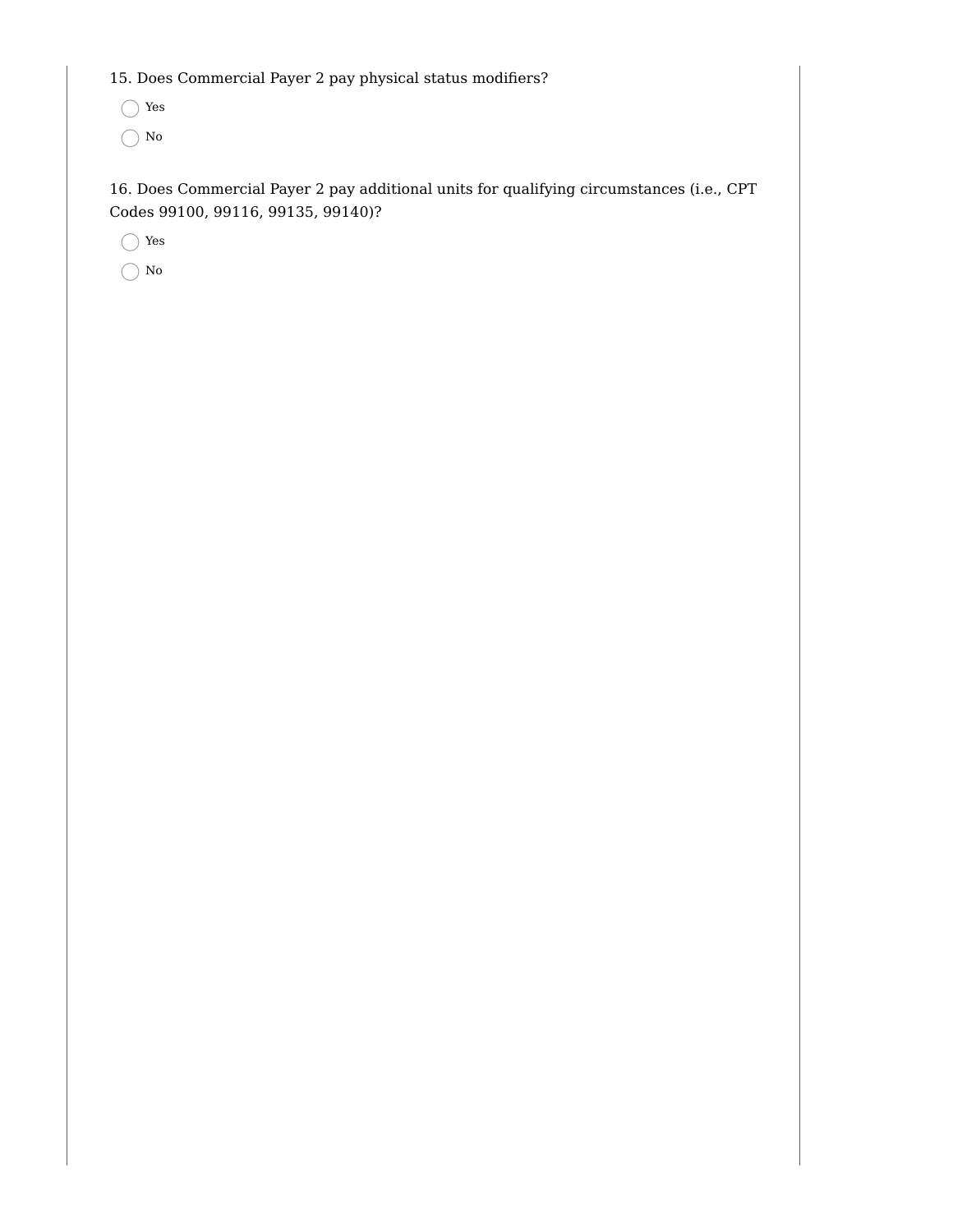- \* 17. Do you have a contract with at least three commercial payers?
	- Yes
	- $\bigcirc$  No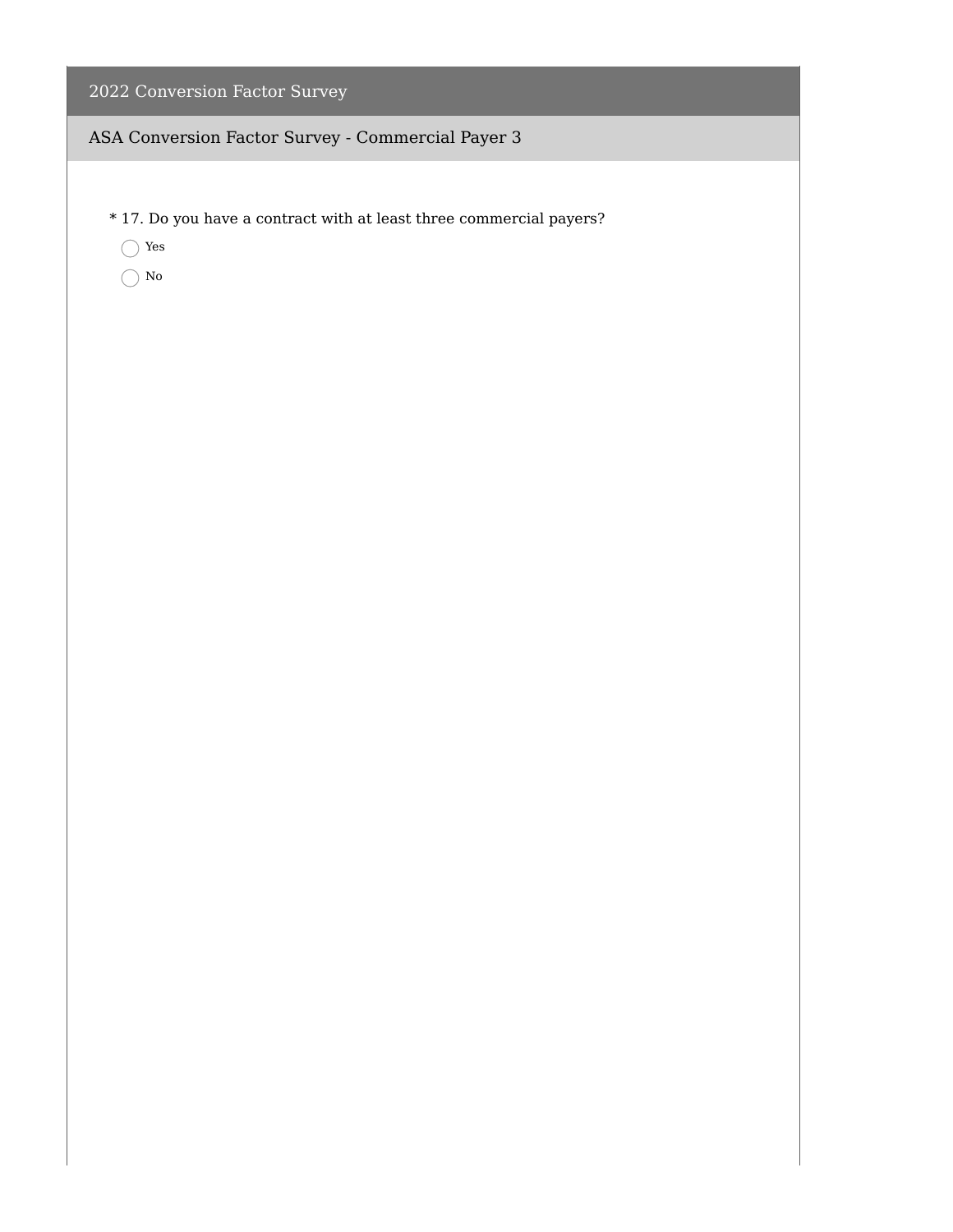#### ASA Conversion Factor Survey - Commercial Payer 3

\* 18. Please indicate the Minutes per Unit used by the commercial payer with whom you receive the third highest percentage of your managed care business (i.e., private payers, not governmental payers). We will identify this payer as "Commercial Payer 3".

- 10 minutes
- 12 minutes
- 15 minutes
- Other (please specify)

\* 19. Please enter your contracted (not paid) conversion factor (rate per unit) for Commercial Payer 3.

20. For Commercial Payer 3, due to the implementation of 5010 standards, has your contract changed to fractional units?

Yes

No

\* 21. When calculating a payment amount, please indicate how Commercial Payer 3 determines the number of time units as based on time reported in actual minutes:

 $\bigcap$  Rounds up to the next whole unit

 $\bigcap$  Rounds down to the nearest whole unit

Payment determined by actual time with fractional units

 $\bigcap$  Other (please specify)

\* 22. Please enter the percentage that Commercial Payer 3 represents of your total units billed, where "total" includes Medicare, Medicaid and other governmental payers as well as your commercial payers (please enter number only with no percentage sign):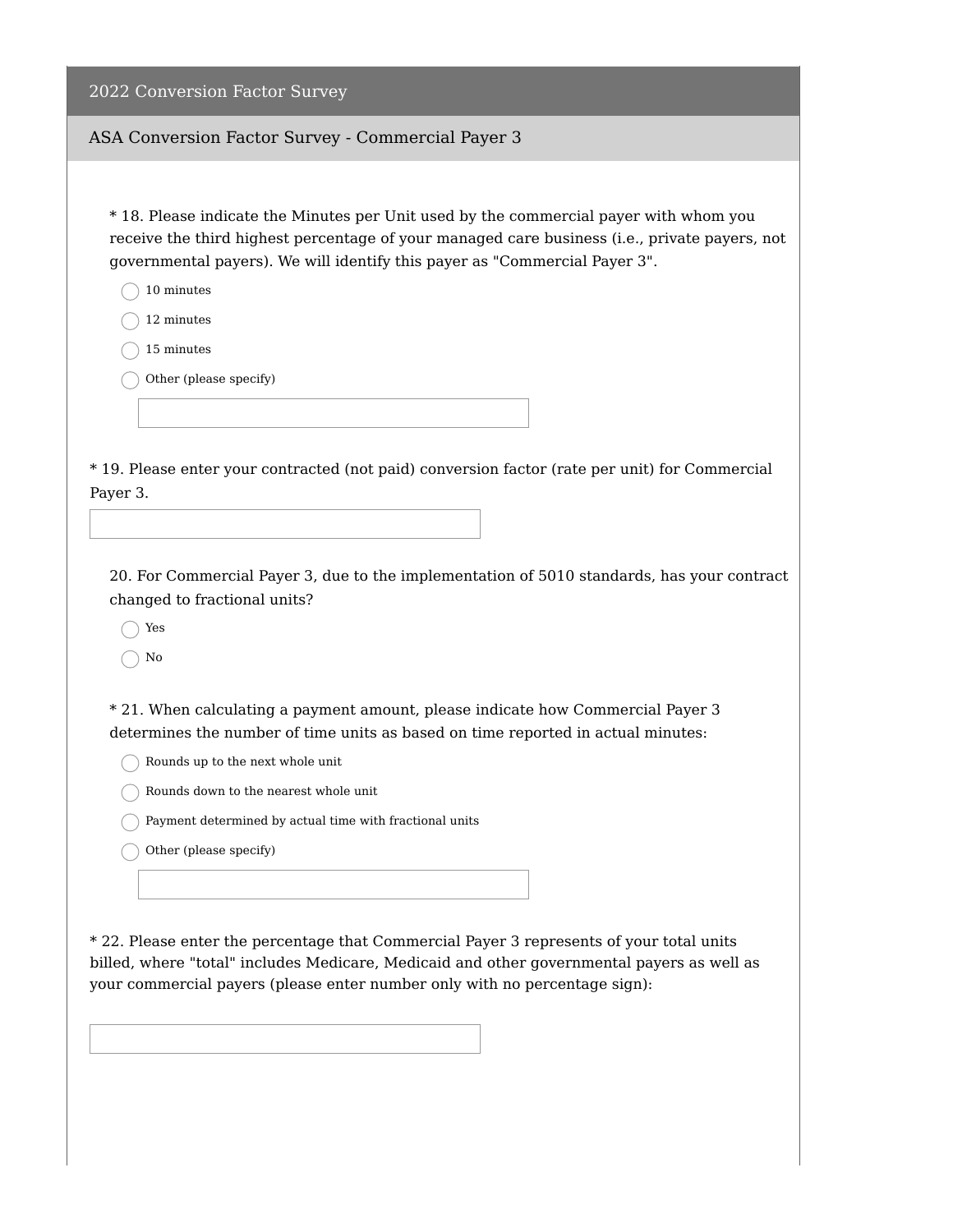23. Does Commercial Payer 3 pay physical status modifiers?

Yes

 $\bigcap$  No

24. Does Commercial Payer 3 pay additional units for qualifying circumstances (i.e., CPT Codes 99100, 99116, 99135, 99140)?

Yes

No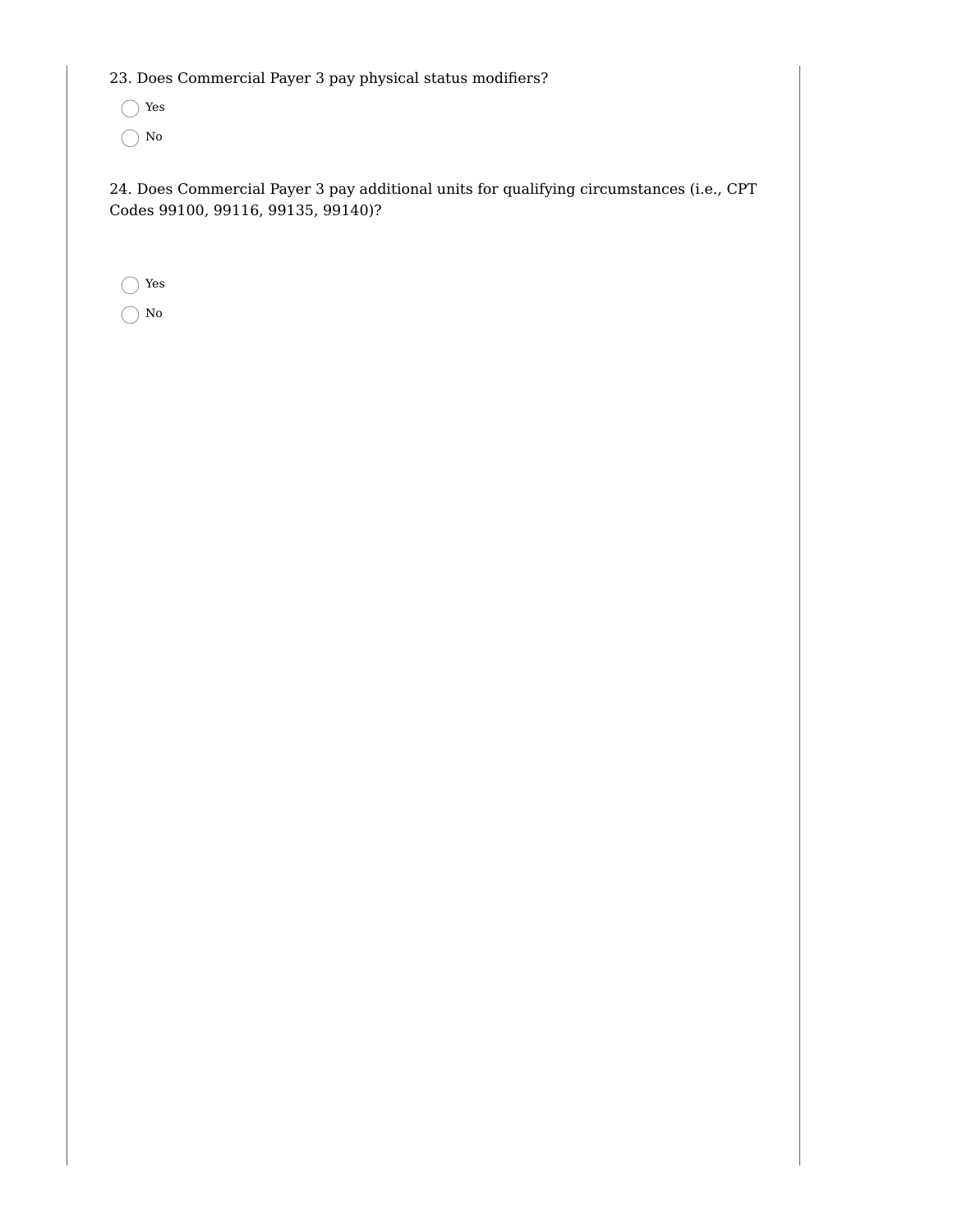- \* 25. Do you have a contract with at least four commercial payers?
	- Yes
	- $\bigcirc$  No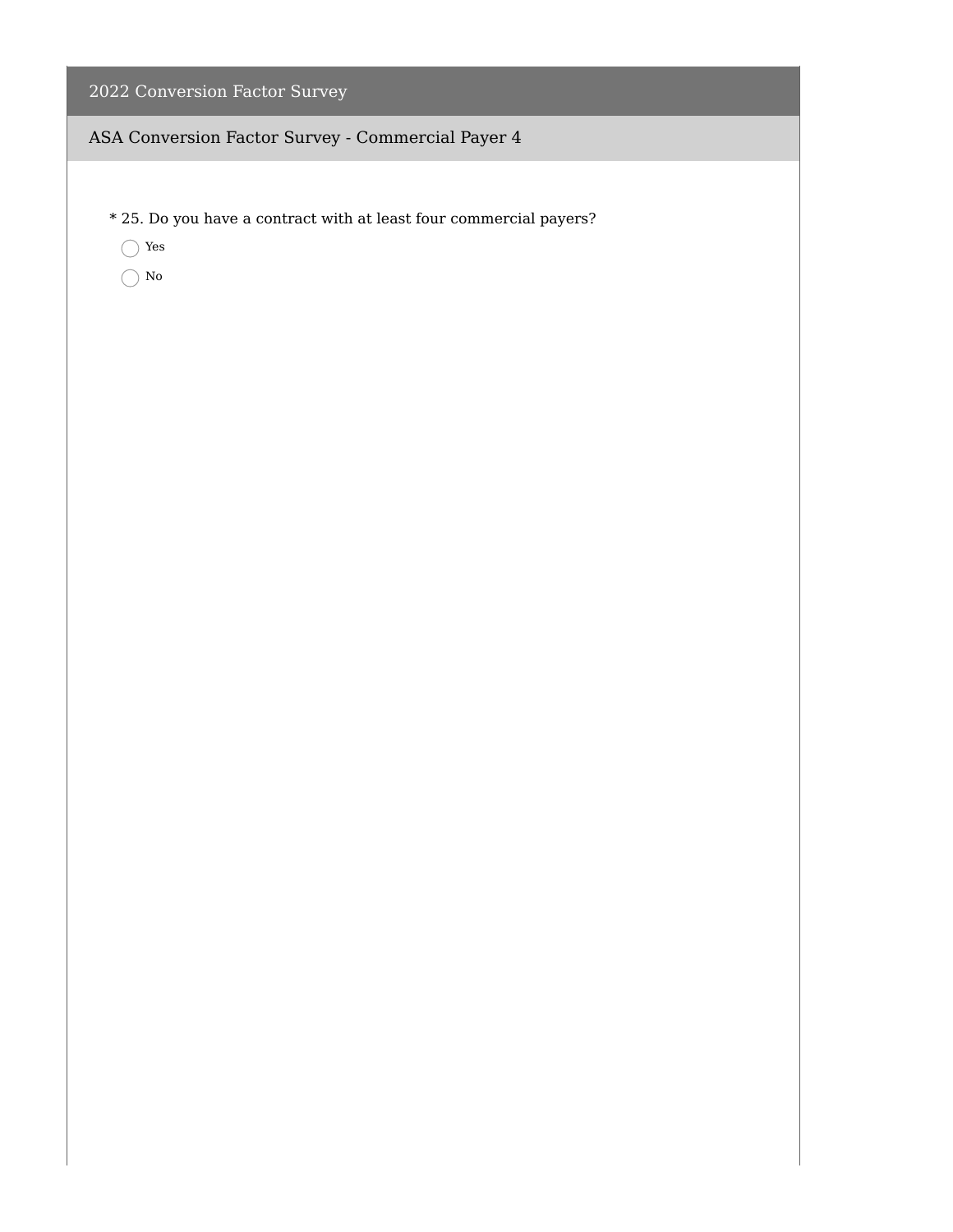#### ASA Conversion Factor Survey - Commercial Payer 4

\* 26. Please indicate the Minutes per Unit used by the commercial payer with whom you receive the fourth highest percentage of your managed care business (i.e., private payers, not governmental payers). We will identify this payer as "Commercial Payer 4".

10 minutes

12 minutes

15 minutes

Other (please specify)

\* 27. Please enter your contracted (not paid) conversion factor (rate per unit) for Commercial Payer 4.

28. For Commercial Payer 4, due to the implementation of 5010 standards, has your contract changed to fractional units?

Yes

No

\* 29. When calculating a payment amount, please indicate how Commercial Payer 4 determines the number of time units as based on time reported in actual minutes:

 $\bigcap$  Rounds up to the next whole unit

 $\bigcap$  Rounds down to the nearest whole unit

Payment determined by actual time with fractional units

 $\bigcap$  Other (please specify)

\* 30. Please enter the percentage that Commercial Payer 4 represents of your total units billed, where "total" includes Medicare, Medicaid and other governmental payers as well as your commercial payers (please enter number only with no percentage sign):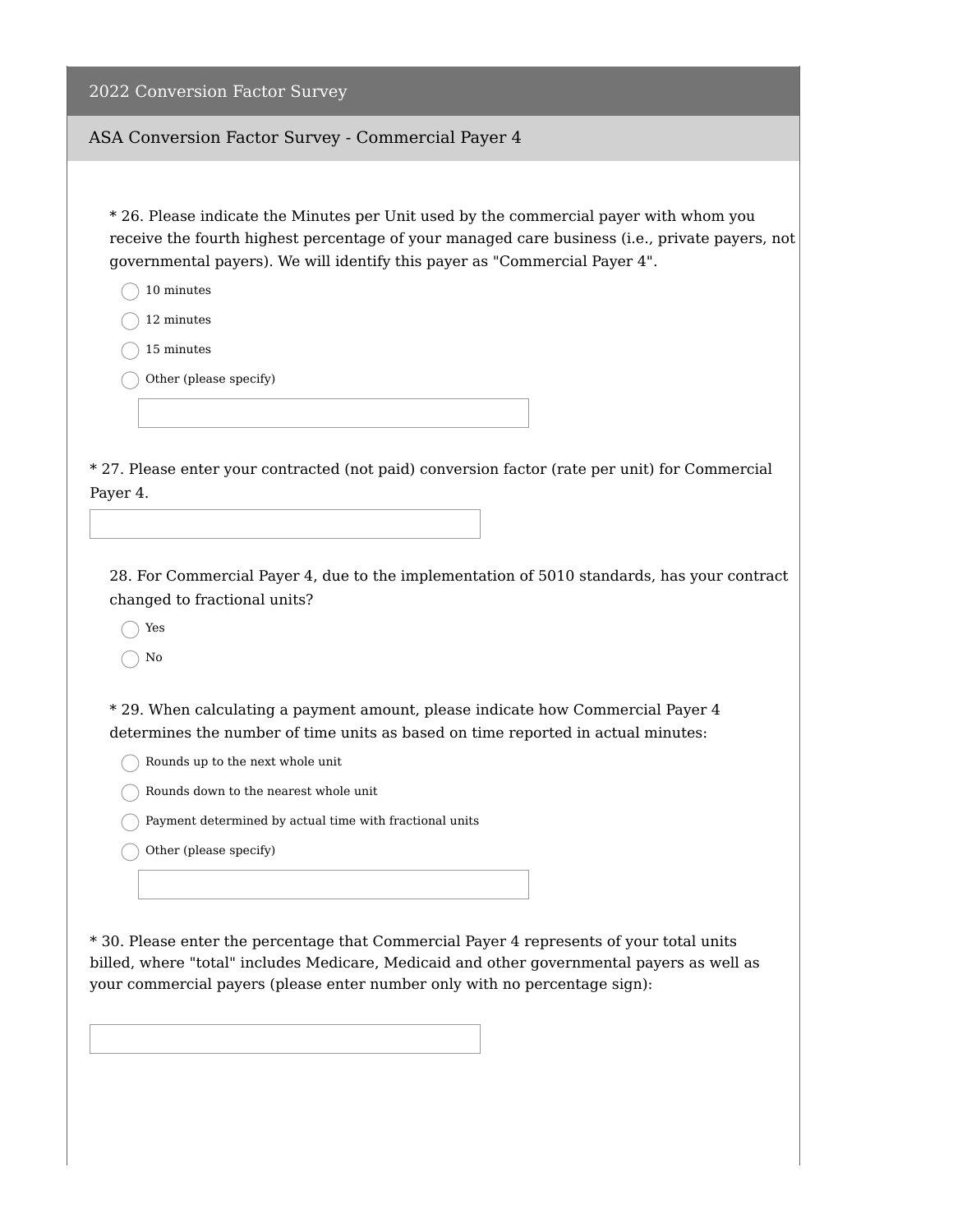31. Does Commercial Payer 4 pay physical status modifiers?

Yes

 $\bigcap$  No

32. Does Commercial Payer 4 pay additional units for qualifying circumstances (i.e., CPT Codes 99100, 99116, 99135, 99140)?

Yes

 $\bigcap$  No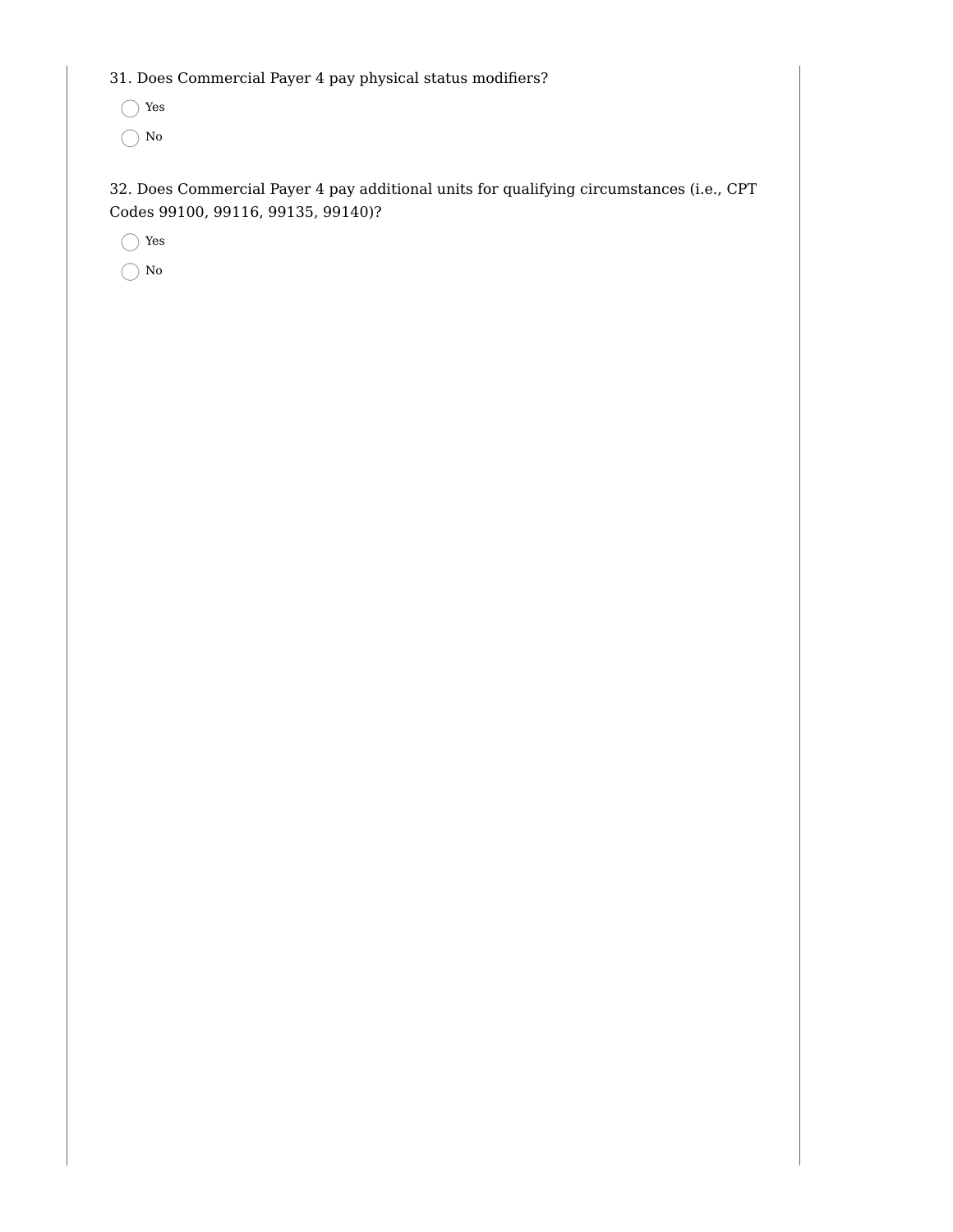- \* 33. Do you have a contract with at least five commercial payers?
	- Yes
	- $\bigcirc$  No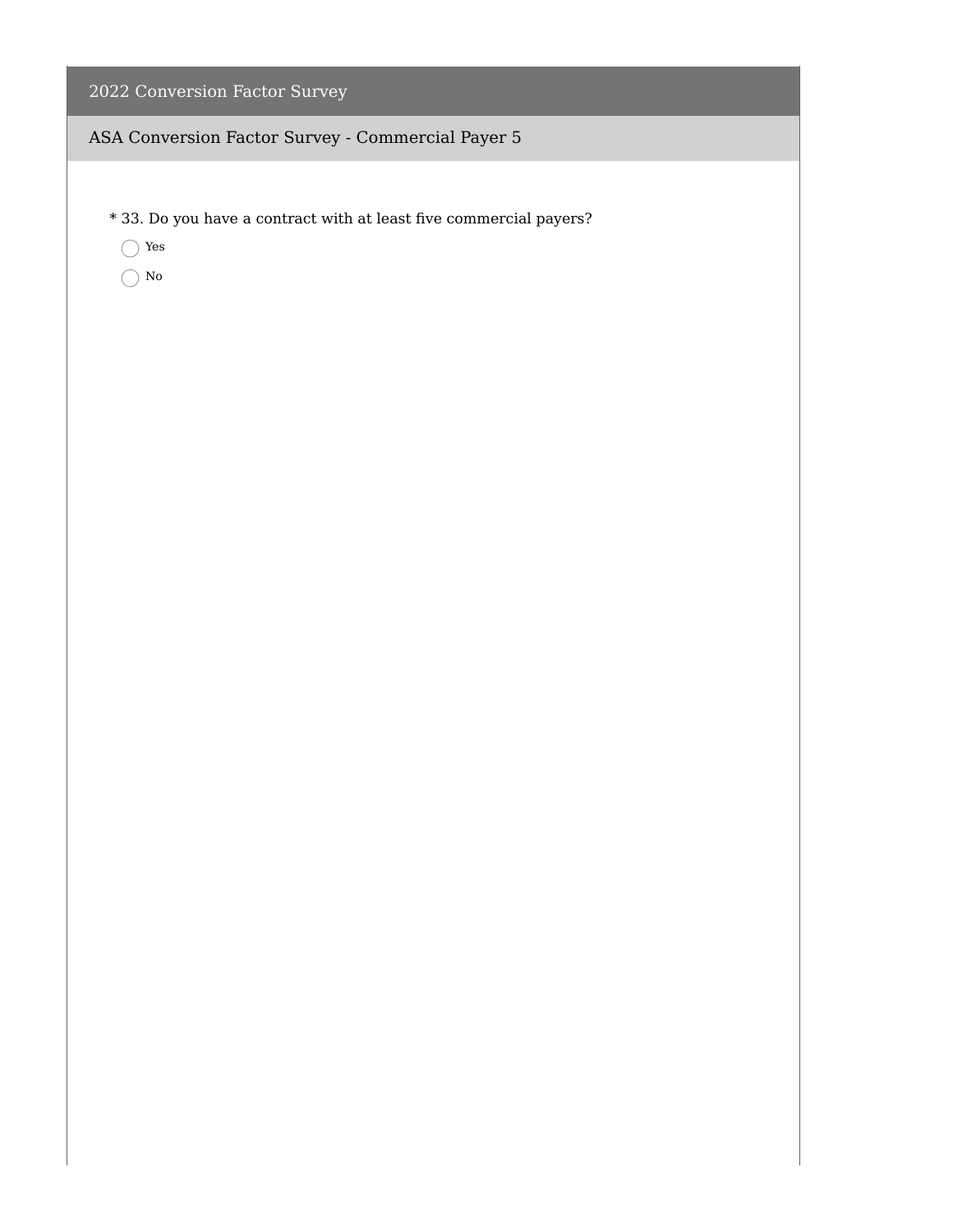#### ASA Conversion Factor Survey - Commercial Payer 5

\* 34. Please indicate the Minutes per Unit used by the commercial payer with whom you receive the fifth highest percentage of your managed care business (i.e., private payers, not governmental payers). We will identify this payer as "Commercial Payer 5".

10 minutes

12 minutes

15 minutes

Other (please specify)

\* 35. Please enter your contracted (not paid) conversion factor (rate per unit) for Commercial Payer 5.

36. For Commercial Payer 5, due to the implementation of 5010 standards, has your contract changed to fractional units?

Yes

No

\* 37. When calculating a payment amount, please indicate how Commercial Payer 5 determines the number of time units as based on time reported in actual minutes:

 $\bigcap$  Rounds up to the next whole unit

 $\bigcap$  Rounds down to the nearest whole unit

Payment determined by actual time with fractional units

 $\bigcap$  Other (please specify)

\* 38. Please enter the percentage that Commercial Payer 5 represents of your total units billed, where "total" includes Medicare, Medicaid and other governmental payers as well as your commercial payers (please enter number only with no percentage sign):

39. Does Commercial Payer 5 pay physical status modifiers?

Yes

 $\bigcap$  No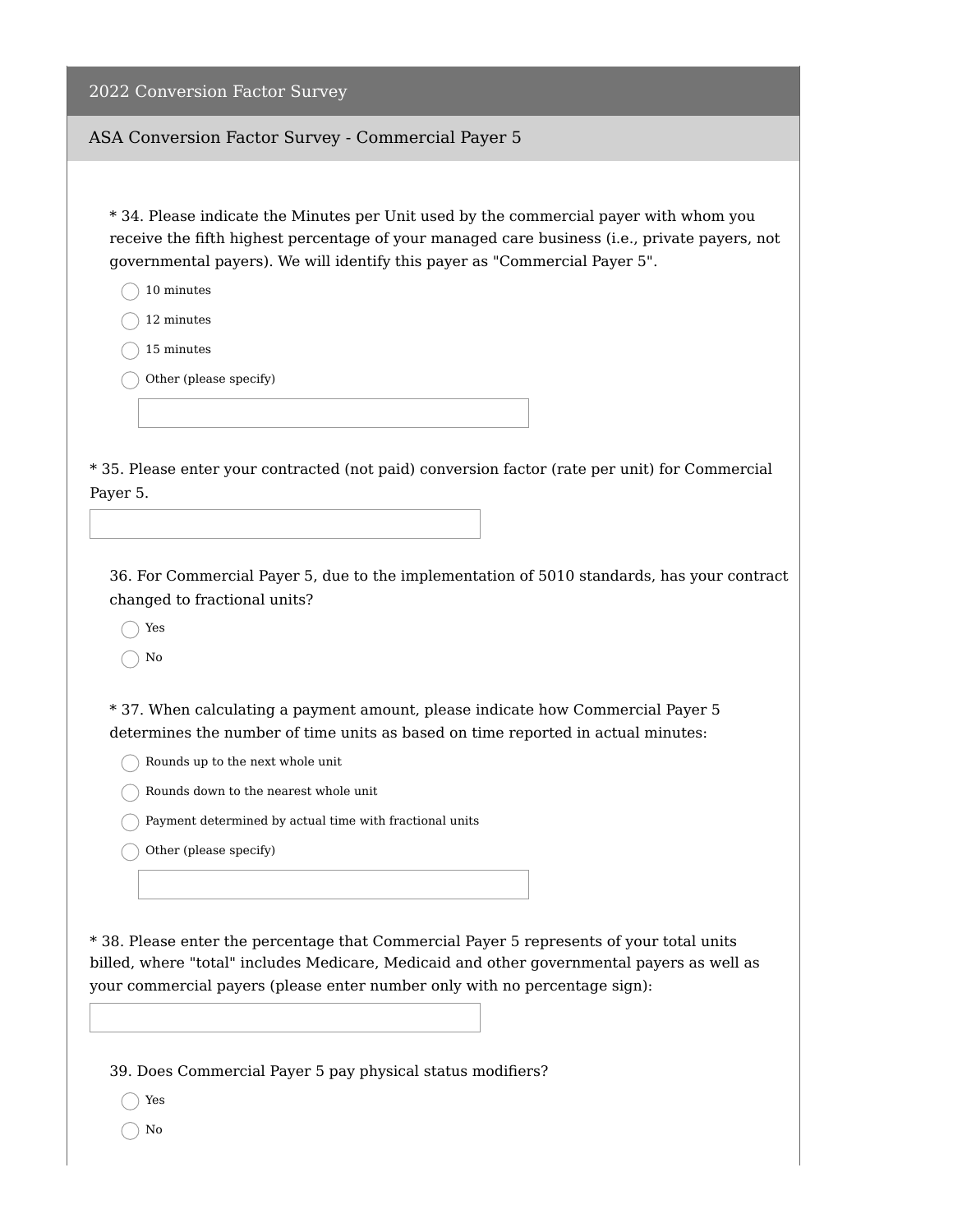40. Does Commercial Payer 5 pay additional units for qualifying circumstances (i.e., CPT Codes 99100, 99116, 99135, 99140)?

Yes

No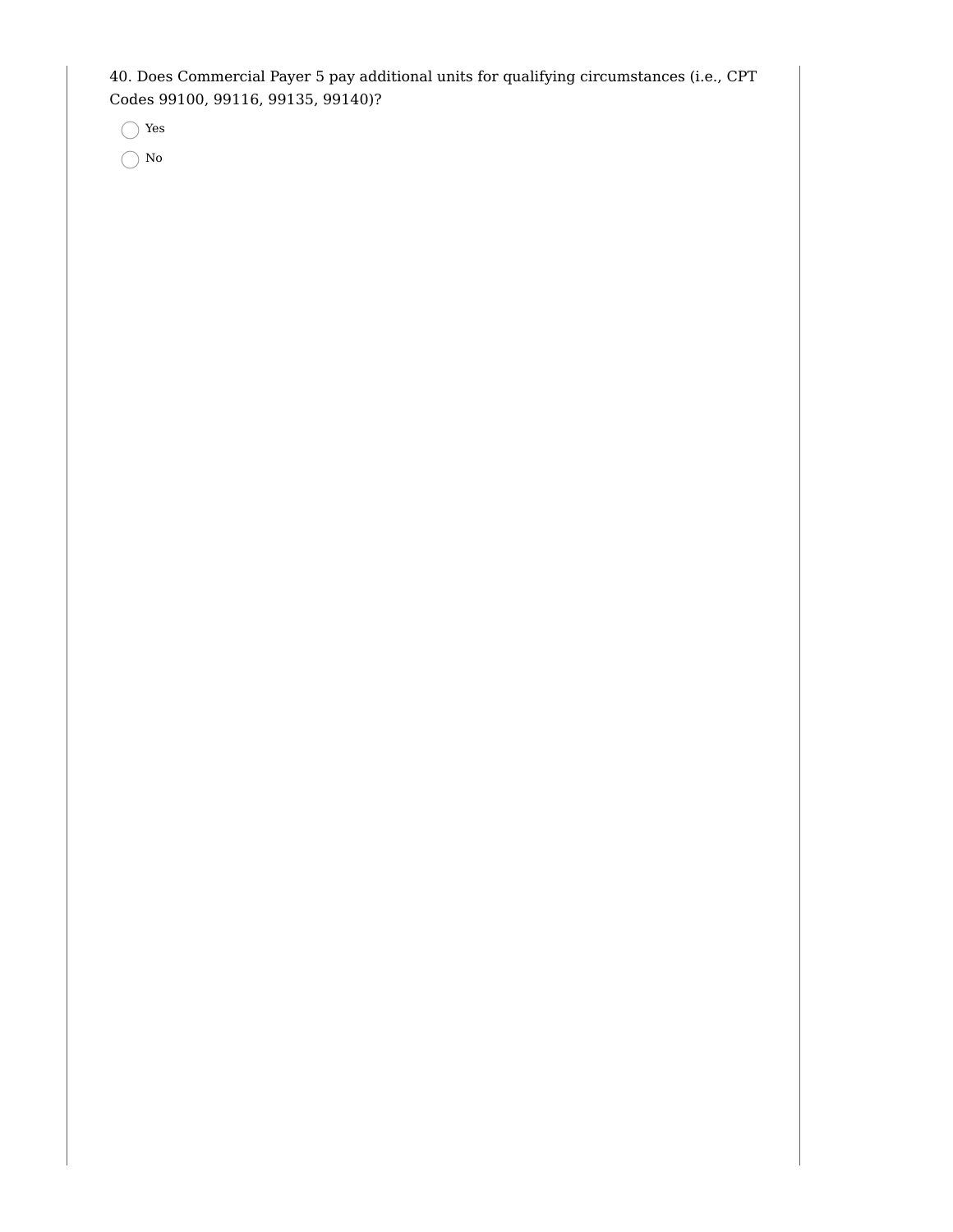ASA Conversion Factor Survey - Total Cases

41. How many total anesthesia CASES (including OB) did your practice bill to all payers (COMMERCIAL AND GOVERNMENTAL) in 2021?

42. How many of these CASES were reported to commercial payers?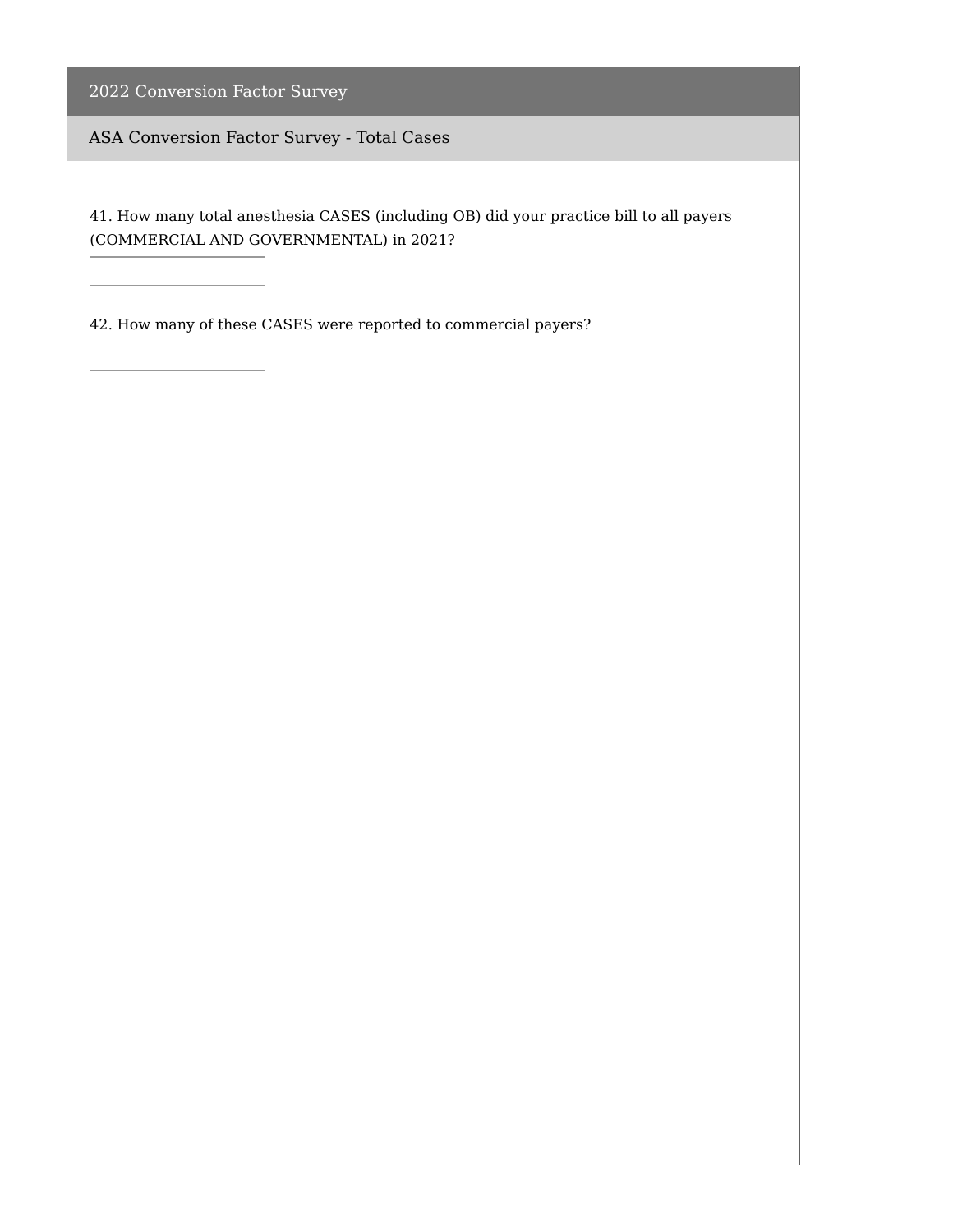ASA Conversion Factor Survey - Total Units

43. How many UNITS (excluding OB) did your practice bill to all payers (COMMERCIAL AND GOVERNMENTAL) in 2021?

44. How many of these UNITS were reported to commercial payers?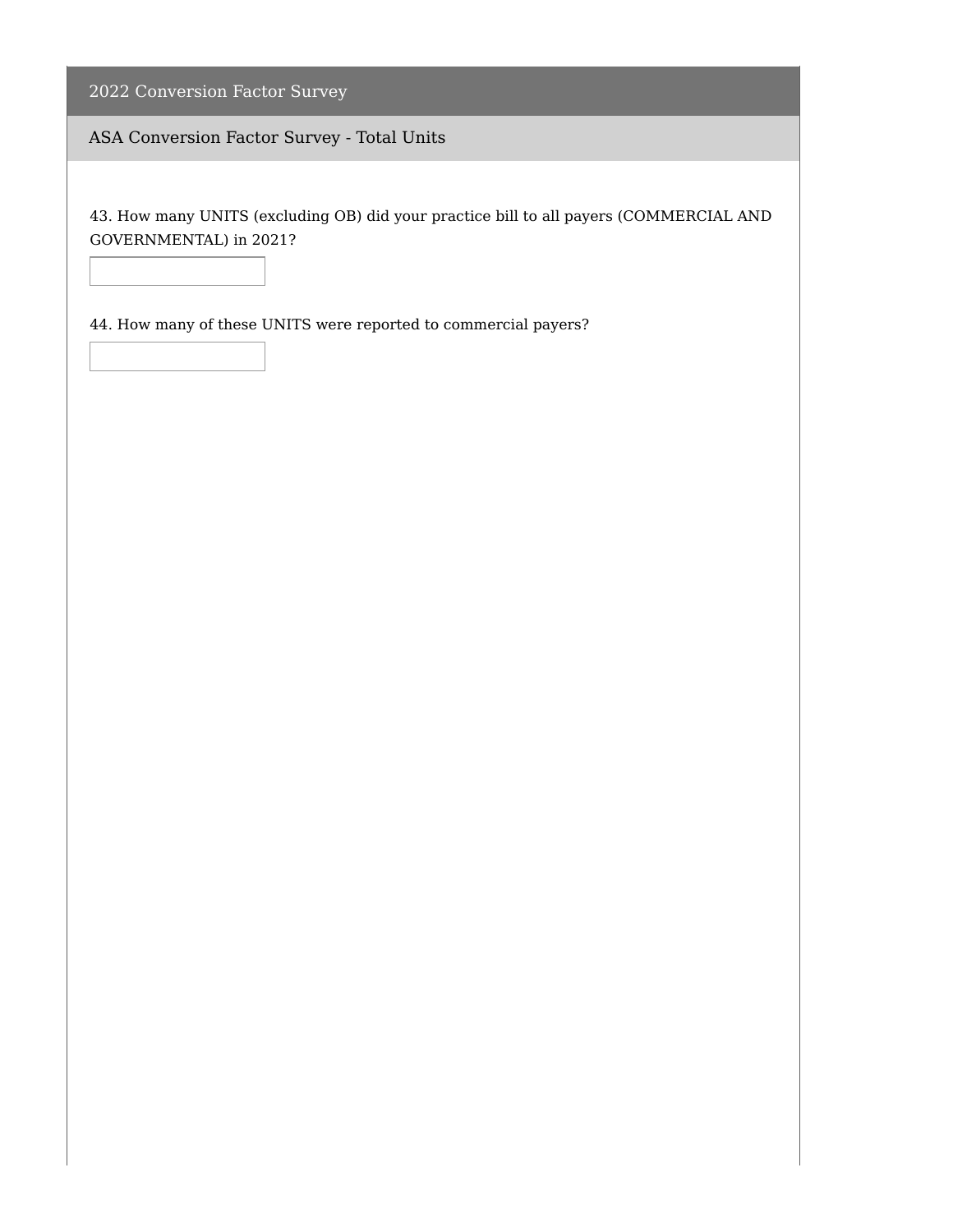ASA Conversion Factor Survey - FTEs

\* 45. How many FTE anesthesiologists does your practice consist of (partners, shareholders, employees)?

\* 46. How many FTE CRNAs does your practice PAY DIRECTLY for their services (either as an employee or as an independent contractor paid for by the practice)?

\* 47. How many FTE CRNAs does your practice work with who are NOT PAID DIRECTLY by the practice (i.e., are employed by a facility or work as an independent contractor and bill/collect for their own services)?

\* 48. How many FTE certified anesthesiologist assistants does your practice PAY DIRECTLY for their services (either as an employee or as an independent contractor paid for by the practice)?

\* 49. How many FTE certified anesthesiologist assistants does your practice work with who are NOT PAID DIRECTLY by the practice (i.e., are employed by a facility or work as an independent contractor and bill/collect for their own services)?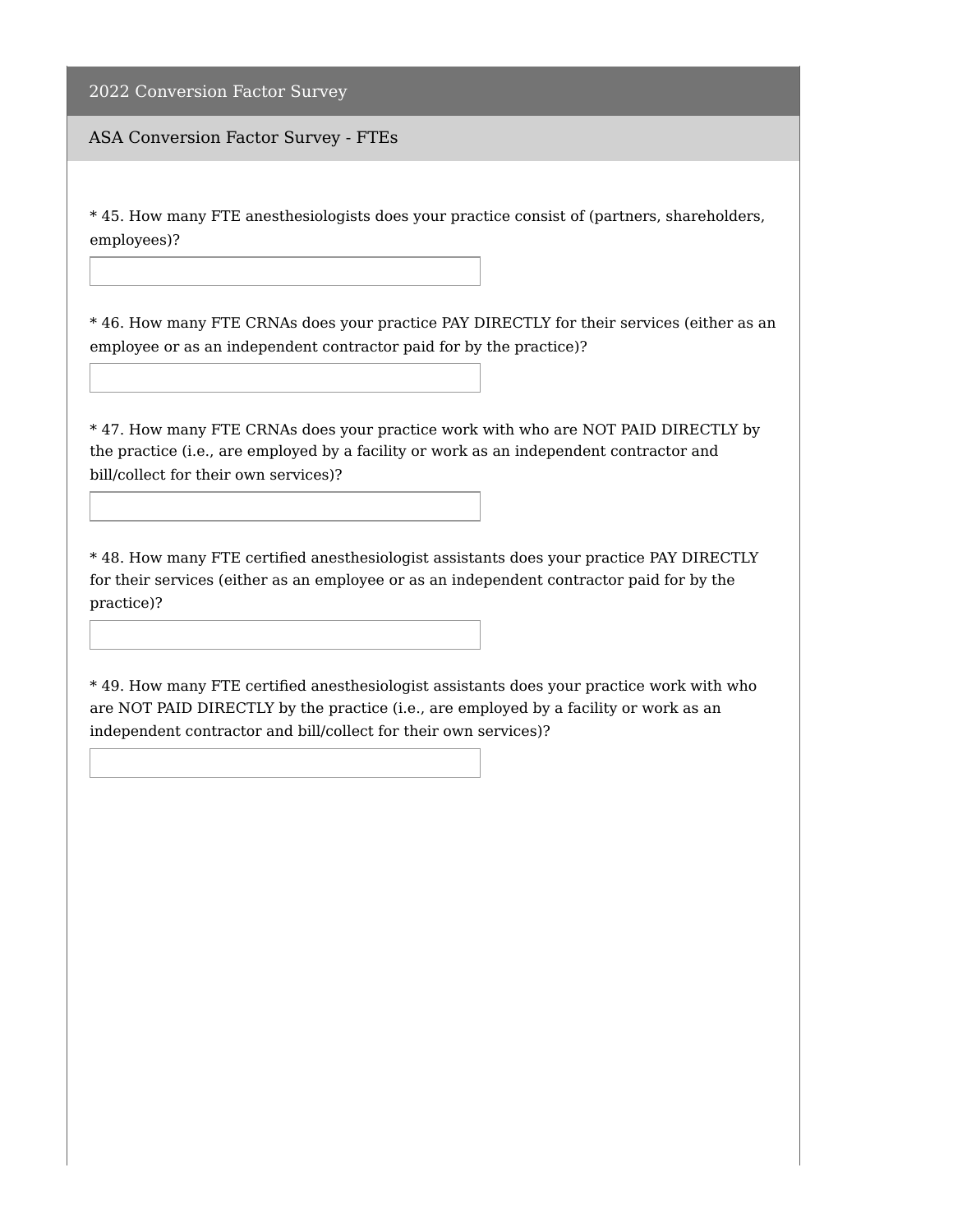| 2022 Conversion Factor Survey |  |  |  |
|-------------------------------|--|--|--|
|-------------------------------|--|--|--|

# ASA Conversion Factor Survey - Care Team

50. Please indicate the percentage of cases reported in the modes listed below (please enter number only with no percentage sign):

| Personally Performed      |  |
|---------------------------|--|
| <b>Medically Directed</b> |  |
| Medically Supervised      |  |
| CRNA Only                 |  |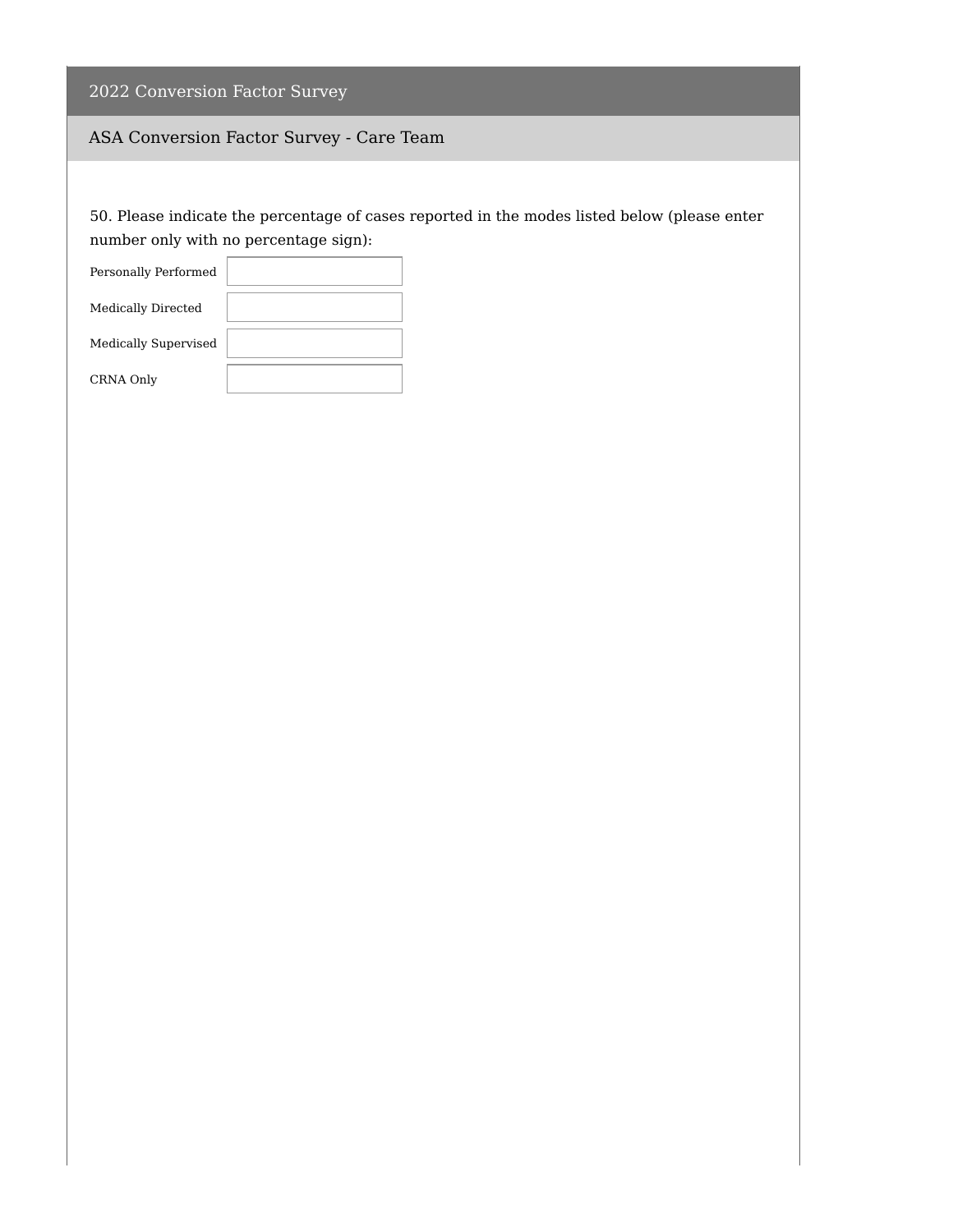#### ASA Conversion Factor Survey - Carve-outs

- \* 51. Do you have any contracts that specify a flat fee for specific anesthesia services?
	- Yes
	- $\bigcirc$  No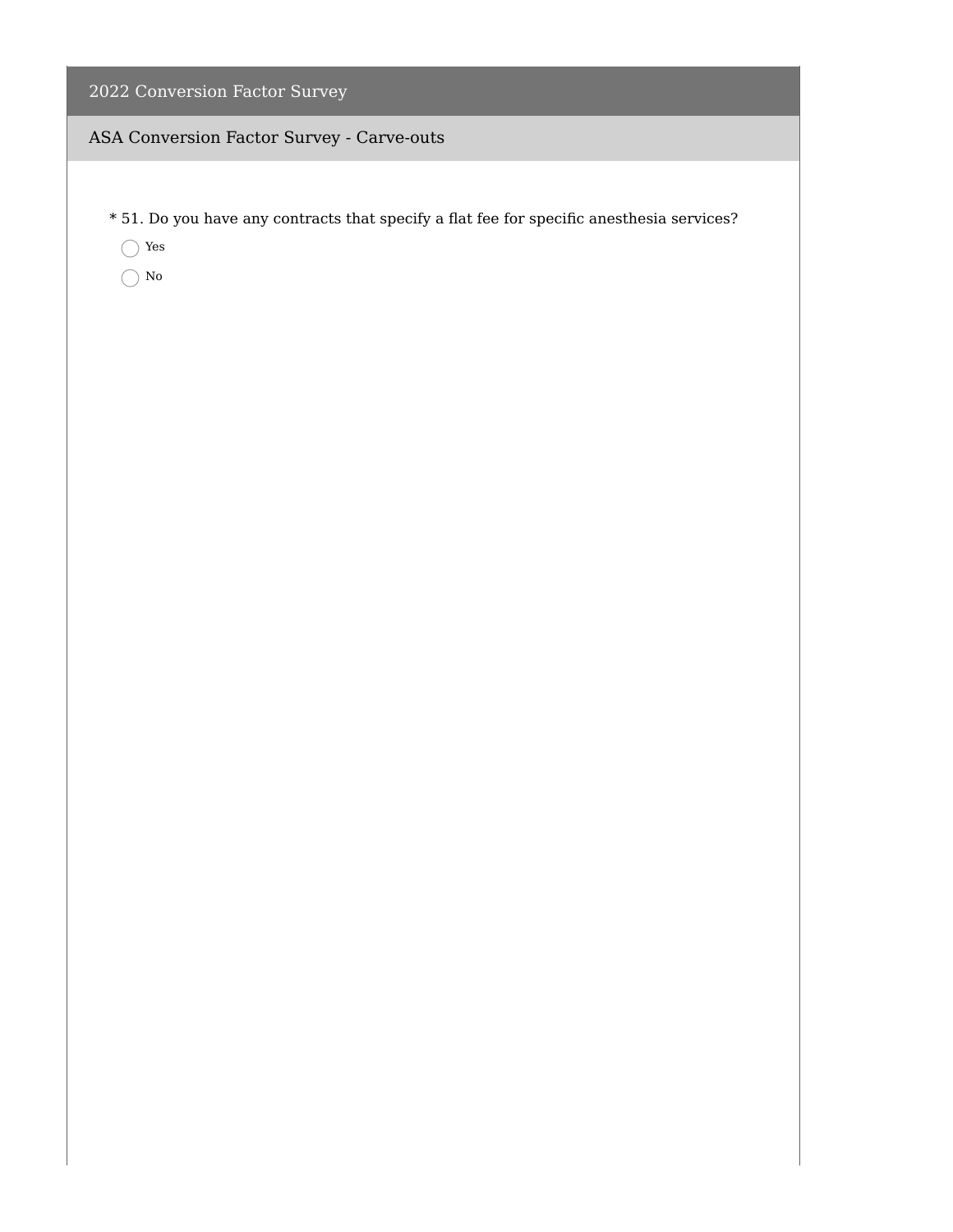#### ASA Conversion Factor Survey - Carve-outs

52. If yes, please indicate which service(s)

 $\Box$  OB

Cataract

Endoscopy

Other (please specify)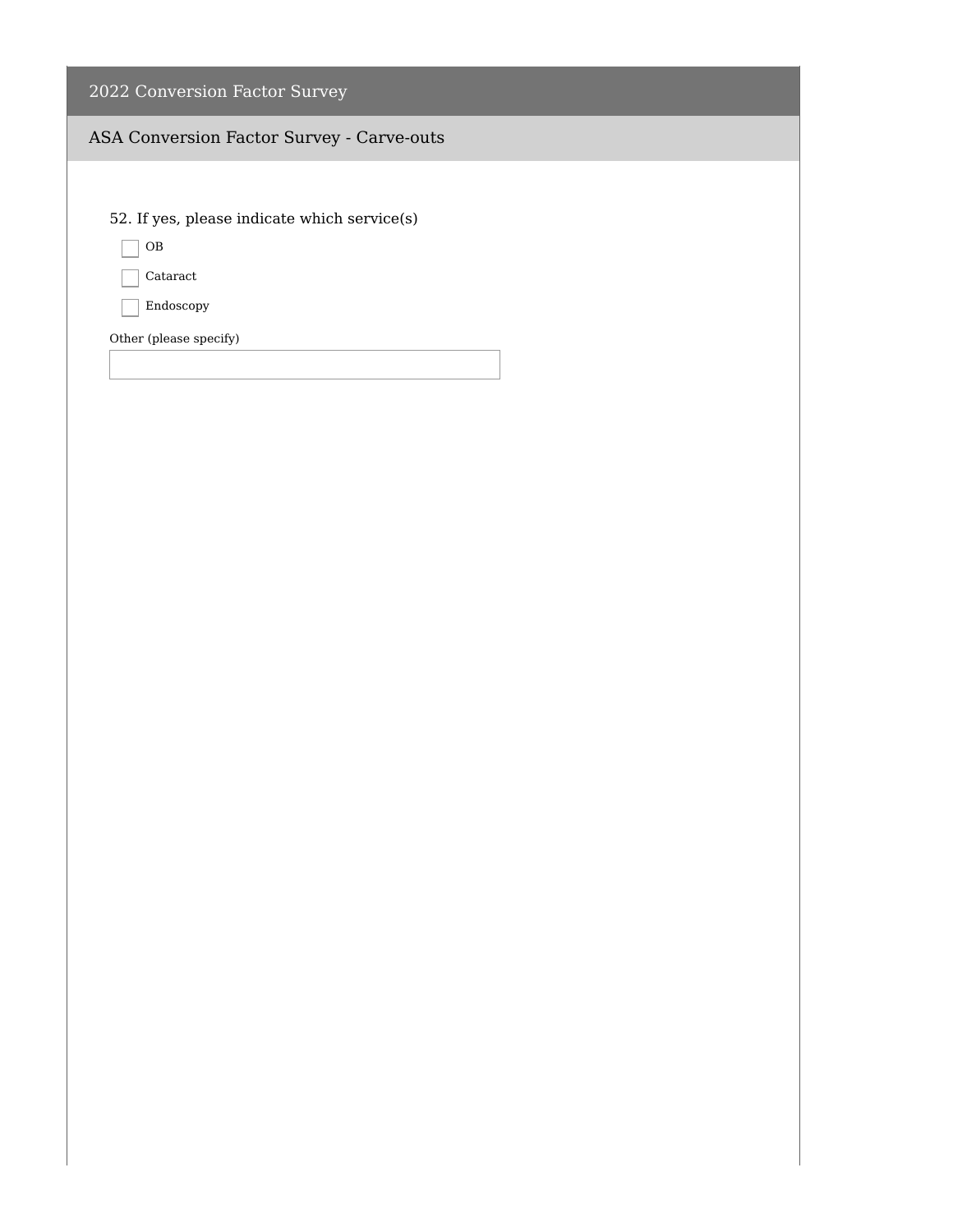# ASA Conversion Factor Survey - Demographics

\* 53. Your state

**State:**  $\overline{\phantom{a}}$  -- select state -- $\vert \cdot \vert$ 

\* 54. Zip Code (5 digits only):